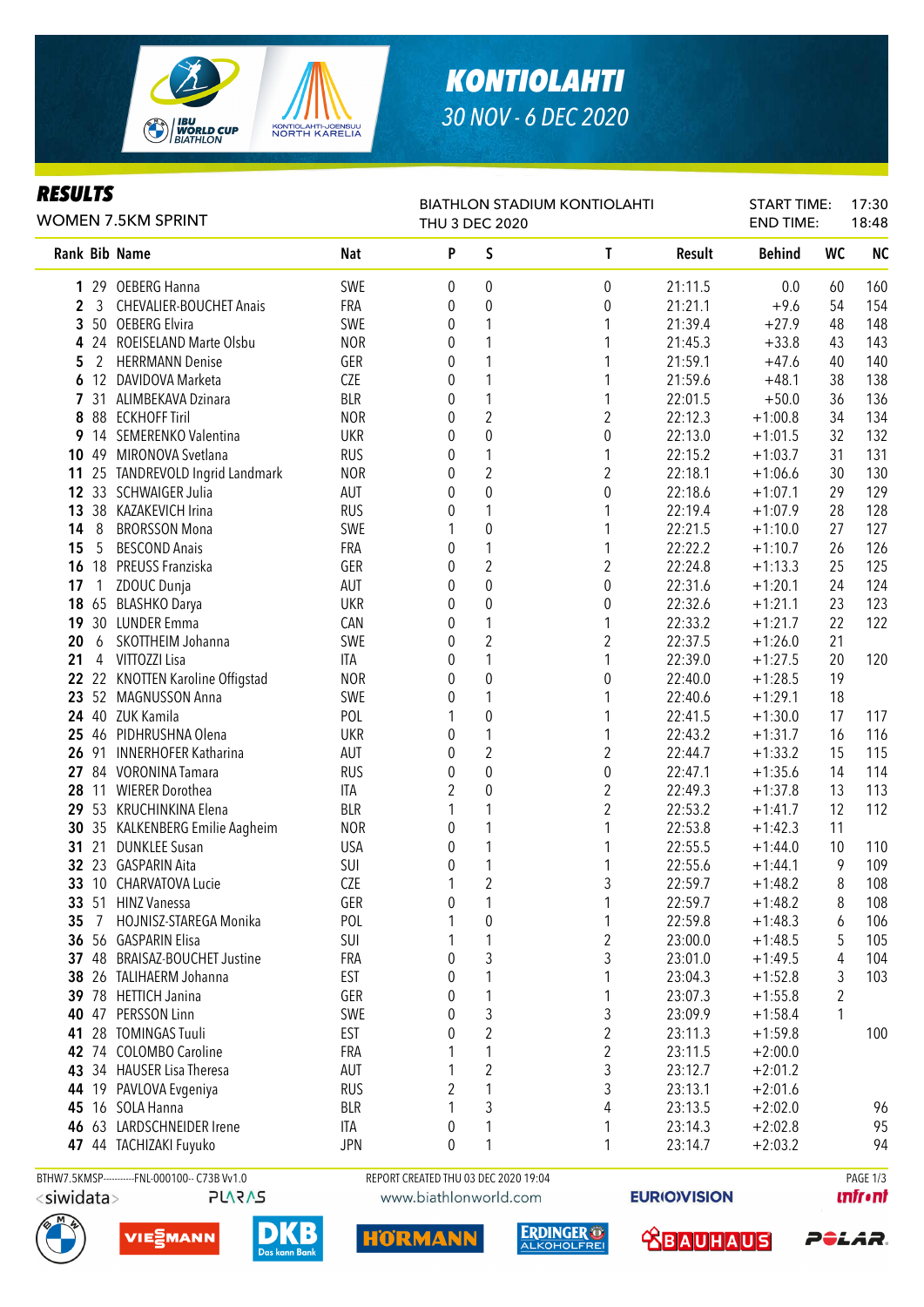

## *KONTIOLAHTI 30 NOV - 6 DEC 2020*

| E<br>SULTS<br>н<br>D<br>ı<br>,,, |
|----------------------------------|
|----------------------------------|

#### Rank Bib Name Nat Nat P S T Result Behind WC NC **48** 43 EGAN Clare **12:04.9 1** USA 0 1 1 1 23:16.4 +2:04.9 93 49 13 HAMMERSCHMIDT Maren 6ER 1 1 1 2 23:18.7 +2:07.2 50 45 SANFILIPPO Federica ITA 0 2 2 23:22.9 +2:11.4 51 77 EINFALT Lea (1) 90 1 23:27.3 +2:15.8 90 **52** 17 HAECKI Lena **SUI 0 3** 3 23:27.4 +2:15.9 89 **53** 75 JISLOVA Jessica **COLLECT COLLECT 1** 1 2 23:31.4 +2:19.9 88 54 20 KAISHEVA Uliana RUS 1 2 3 23:32.2 +2:20.7 55 66 FROLINA Anna 1 1 1 1 2 23:34.8 + 2:23.3 86 56 98 SIMON Julia FRA 1 3 4 23:36.2 +2:24.7 57 9 TODOROVA Milena BUL 0 3 3 23:37.1 +2:25.6 84 58 72 MAEDA Sari JPN 1 2 3 23:40.1 +2:28.6 83 59 27 CHEVALIER Chloe FRA 2 1 3 23:40.6 +2:29.1 **60** 59 RIEDER Christina **AUT** 0 0 0 0 23:41.6 +2:30.1 **61** 76 REID Joanne **1 USA** 1 1 2 23:42.7 + 2:31.2 80 62 69 AVVAKUMOVA Ekaterina KOR 0 1 1 23:48.8 +2:37.3 79 63 102 BEKH Ekaterina UKR 0 2 2 23:49.1 +2:37.6 64 39 GASPARIN Selina 64 SUI 1 3 4 23:56.7 +2:45.2 65 37 KRYUKO Iryna BLR 1 2 3 23:56.8 +2:45.3 66 42 DZHIMA Yuliia UKR 0 3 3 23:57.5 +2:46.0 67 36 OJA Regina EST 2 1 3 24:07.0 +2:55.5 74 68 86 KOCERGINA Natalja LTU 0 1 1 24:08.0 +2:56.5 73 69 68 SABULE Annija Keita LAT 0 0 0 24:08.4 +2:56.9 72 70 61 BELCHENKO Yelizaveta KAZ 0 1 1 24:11.0 +2:59.5 71 71 81 MINKKINEN Suvi FIN 1 1 2 24:12.8 +3:01.3 70 **72** 79 GAIM Grete **EST** 1 1 2 24:17.3 +3:05.8 73 62 LIEN Ida NOR 0 5 5 24:17.7 +3:06.2 **74** 64 BEAUDRY Sarah **CAN 2 2 2 4 24:19.3 +3:07.8** 67 75 87 JANKA Erika FIN 1 1 2 24:21.0 +3:09.5 66 **76** 92 VOBORNIKOVA Tereza <br>
CZE 1 1 1 2 24:21.9 +3:10.4 77 32 PUSKARCIKOVA Eva CZE 3 0 3 24:23.4 +3:11.9 78 99 TANAKA Yurie JPN 0 2 2 24:26.1 +3:14.6 63 79 82 HORVATOVA Henrieta SVK 1 0 1 24:31.6 +3:20.1 62 80 70 KLIMINA Darya 1 1 2 2 24:34.1 +3:22.6 61 81 89 GOREEVA Anastasiia RUS 2 3 5 24:37.9 +3:26.4 82 55 LIE Lotte BEL 1 1 2 24:38.7 +3:27.2 57 83 83 MACHYNIAKOVA Veronika<br>
SVK 0 1 1 24:53.5 +3:42.0 55 84 54 LESCINSKAITE Gabriele LTU 2 1 3 24:54.7 +3:43.2 53 85 67 LAARI Sanna FIN 1 2 3 24:55.7 +3:44.2 51 86 101 SEPANDJ Darya CAN 1 2 3 25:00.3 +3:48.8 49 87 103 SCHNEIDER Sophia GER 1 3 4 25:06.6 +3:55.1 **88** 90 IRWIN Deedra **1** USA 1 3 4 25:07.6 +3:56.1 89 80 BANKES Megan CAN 0 4 4 25:08.9 +3:57.4 90 100 JAKIELA Joanna 1 1 2 3 5 25:10.7 + 3:59.2 41 91 58 ZBYLUT Kinga POL 1 4 5 25:12.9 +4:01.4 **92** 96 CADURISCH Irene **SUI 2 1** 3 25:15.1 +4:03.6 93 15 EDER Mari FIN 3 4 7 25:17.2 +4:05.7 94 93 KOLOMIYETS Alina KAZ 0 1 1 25:24.2 +4:12.7 33 WOMEN 7.5KM SPRINT BIATHLON STADIUM KONTIOLAHTI THU 3 DEC 2020 START TIME: END TIME: 17:30 18:48 BTHW7.5KMSP-----------FNL-000100-- C73B Vv1.0 REPORT CREATED THU 03 DEC 2020 19:04 PAGE 2/3

<siwidata>

PLARAS







**RMA** 

m





**EURIO)VISION** 



**unfront**